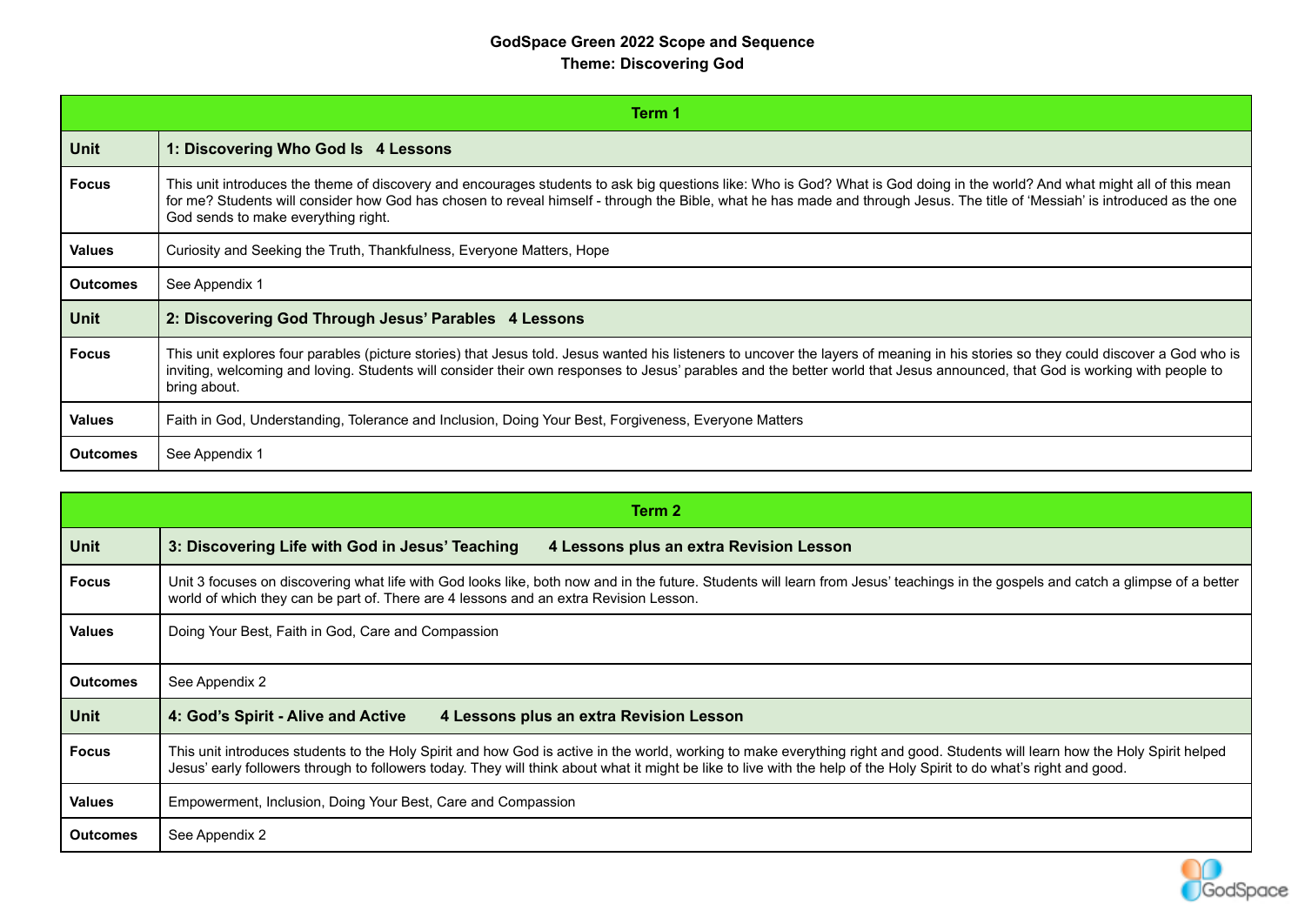|                 | Term 3                                                                                                                                                                                                                                                                                                                                                                                                         |  |  |  |  |  |
|-----------------|----------------------------------------------------------------------------------------------------------------------------------------------------------------------------------------------------------------------------------------------------------------------------------------------------------------------------------------------------------------------------------------------------------------|--|--|--|--|--|
| Unit            | 5: Peter - A Friend of Jesus 4 Lessons plus an extra Revision Lesson                                                                                                                                                                                                                                                                                                                                           |  |  |  |  |  |
| <b>Focus</b>    | Unit 5 follows the life of Peter, one of Jesus' closest friends, and shows students the difference Jesus made to Peter's life. Students will explore the development of Peter's<br>understanding and faith in Jesus, including his struggles and successes. Students will be encouraged to reflect on their own responses to Jesus.                                                                            |  |  |  |  |  |
| <b>Values</b>   | Friendship, Faith in God, Responsibility, Doing Your Best                                                                                                                                                                                                                                                                                                                                                      |  |  |  |  |  |
| <b>Outcomes</b> | See Appendix 3                                                                                                                                                                                                                                                                                                                                                                                                 |  |  |  |  |  |
| Unit            | 6: People Who Discovered God<br>4 Lessons plus an extra Revision Lesson                                                                                                                                                                                                                                                                                                                                        |  |  |  |  |  |
| <b>Focus</b>    | This unit aims to help students discover more of who God is through his encounters with four Old Testament characters: Abraham, Joshua, Ruth and Samuel. These people<br>discover valuable truths about God - he can be trusted, is always with those who trust him, is kind and really knows people. Students will reflect upon their own view of who<br>God is and how God could be involved in their lives. |  |  |  |  |  |
| <b>Values</b>   | Faith in God, Courage, Kindness, Integrity, Faith                                                                                                                                                                                                                                                                                                                                                              |  |  |  |  |  |
| <b>Outcomes</b> | See Appendix 3                                                                                                                                                                                                                                                                                                                                                                                                 |  |  |  |  |  |

|                 | Term 4                                                                                                                                                                                                                                                                                                                                                                                                                         |  |  |  |  |  |  |
|-----------------|--------------------------------------------------------------------------------------------------------------------------------------------------------------------------------------------------------------------------------------------------------------------------------------------------------------------------------------------------------------------------------------------------------------------------------|--|--|--|--|--|--|
| <b>Unit</b>     | 7: People Who Discovered Jesus<br>4 Lessons                                                                                                                                                                                                                                                                                                                                                                                    |  |  |  |  |  |  |
| <b>Focus</b>    | Unit 7 is about discovering more of who Jesus is through his interactions with various people. Each of the people encountered had a need they believed Jesus could meet.<br>They demonstrate their faith in Jesus and discover Jesus' willingness and ability to bless, heal and bring new life. Students will consider their own discoveries about Jesus<br>and what it means to have faith.                                  |  |  |  |  |  |  |
| <b>Values</b>   | Understanding, Tolerance and Inclusion, Care and Compassion, Empathy, Faith                                                                                                                                                                                                                                                                                                                                                    |  |  |  |  |  |  |
| <b>Outcomes</b> | See Appendix 4                                                                                                                                                                                                                                                                                                                                                                                                                 |  |  |  |  |  |  |
| <b>Unit</b>     | 8: Discovering Jesus from the First Christmas 3 Lessons                                                                                                                                                                                                                                                                                                                                                                        |  |  |  |  |  |  |
| <b>Focus</b>    | Students will discover who Jesus is through the stories of those who were part of the very first Christmas. Mary, the shepherds and the wise men all discover something<br>special about the baby born in Bethlehem. Through their stories, students can discover something more about who Jesus is and why he came into the world. This unit<br>summarises important aspects of who Jesus is - the King, Saviour and Messiah. |  |  |  |  |  |  |
| <b>Values</b>   | Hope, Inclusion, Curiosity and Seeking the Truth                                                                                                                                                                                                                                                                                                                                                                               |  |  |  |  |  |  |
| <b>Outcomes</b> | See Appendix 4                                                                                                                                                                                                                                                                                                                                                                                                                 |  |  |  |  |  |  |

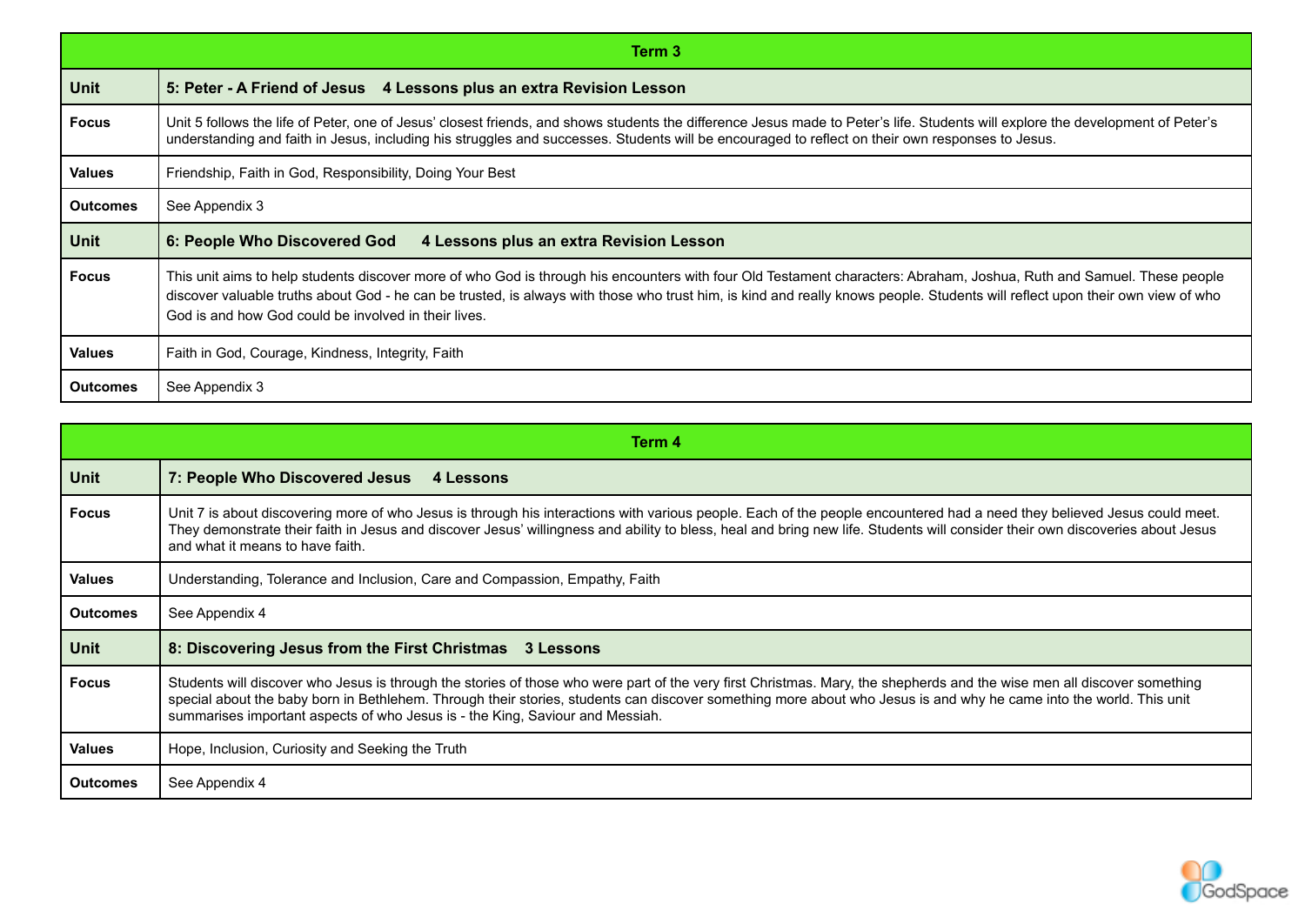|                 | <b>Extra Lessons to Fit the Calendar</b>                                                                                                                                                                                                                                                                                                                                                                                                                  |  |  |  |  |  |  |
|-----------------|-----------------------------------------------------------------------------------------------------------------------------------------------------------------------------------------------------------------------------------------------------------------------------------------------------------------------------------------------------------------------------------------------------------------------------------------------------------|--|--|--|--|--|--|
| <b>Lesson</b>   | <b>Introductory Lesson</b>                                                                                                                                                                                                                                                                                                                                                                                                                                |  |  |  |  |  |  |
| <b>Focus</b>    | This lesson is about building strong relationships and establishing boundaries and expectations to create a safe space for students to learn about God. It introduces prayer,<br>the Bible and how God loves people and wants to be discovered. Students will be able to share what they already know and believe which will help inform preparation of<br>future lessons. It is strongly recommended to use this lesson as the first of the year.        |  |  |  |  |  |  |
| <b>Values</b>   | Community                                                                                                                                                                                                                                                                                                                                                                                                                                                 |  |  |  |  |  |  |
| <b>Outcomes</b> | See Appendix 5                                                                                                                                                                                                                                                                                                                                                                                                                                            |  |  |  |  |  |  |
| <b>Lesson</b>   | Easter Lesson                                                                                                                                                                                                                                                                                                                                                                                                                                             |  |  |  |  |  |  |
| <b>Focus</b>    | This lesson invites students to think about the events of the first Easter through the eyes of Mary Magdalene, the first person to see Jesus alive after his death. Students will<br>consider the meaning of the events and why it is considered to be extraordinary news for people today.                                                                                                                                                               |  |  |  |  |  |  |
| Value           | Friendship and Hope                                                                                                                                                                                                                                                                                                                                                                                                                                       |  |  |  |  |  |  |
| <b>Outcomes</b> | See Appendix 5                                                                                                                                                                                                                                                                                                                                                                                                                                            |  |  |  |  |  |  |
| Lesson          | Anzac Day Lesson                                                                                                                                                                                                                                                                                                                                                                                                                                          |  |  |  |  |  |  |
| <b>Focus</b>    | This lesson explores the role of sacrifice for the common good. It recognises Australian soldiers, such as Andrew Gillison and 'Fighting Mac,' whose sacrifices enable others<br>to live in safety and freedom. Students will draw comparisons with Jesus' example of sacrifice as he suffered and died for the good of others - to enable people to live life to<br>the full, at peace with God forever.                                                 |  |  |  |  |  |  |
| Value           | Thankfulness                                                                                                                                                                                                                                                                                                                                                                                                                                              |  |  |  |  |  |  |
| <b>Outcomes</b> | See Appendix 5                                                                                                                                                                                                                                                                                                                                                                                                                                            |  |  |  |  |  |  |
| Lesson          | <b>Book Week Lesson</b>                                                                                                                                                                                                                                                                                                                                                                                                                                   |  |  |  |  |  |  |
| <b>Focus</b>    | This lesson explores the significance of the Bible as a book. People can discover God as they read his special book and the lesson focuses on the unique nature of the Bible,<br>in comparison to all other literature. Students will consider the purpose of the Bible, its overarching message and how the Bible has been an inspiration to many people. This<br>compliments Lesson 1 and can be used to revise what they already know about the Bible. |  |  |  |  |  |  |
| <b>Value</b>    | Curiosity and Seeking the Truth                                                                                                                                                                                                                                                                                                                                                                                                                           |  |  |  |  |  |  |
| <b>Outcomes</b> | See Appendix 5                                                                                                                                                                                                                                                                                                                                                                                                                                            |  |  |  |  |  |  |

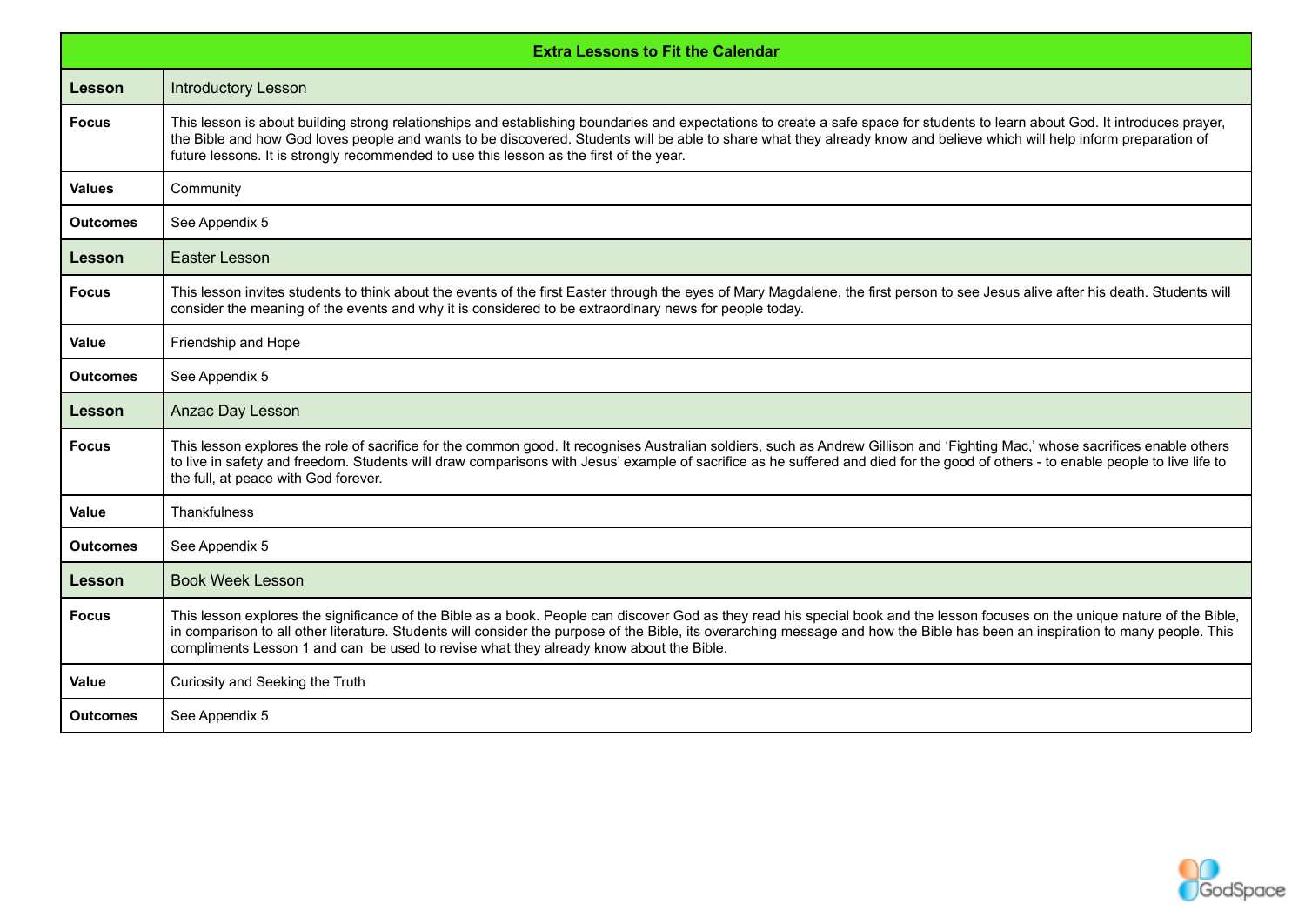|                | Term 1                               |                                                                                                                                                                        |                                                                                                                                                                                                                                                                                                                                                                                                                                                                                |                                                                   |                                       |  |  |
|----------------|--------------------------------------|------------------------------------------------------------------------------------------------------------------------------------------------------------------------|--------------------------------------------------------------------------------------------------------------------------------------------------------------------------------------------------------------------------------------------------------------------------------------------------------------------------------------------------------------------------------------------------------------------------------------------------------------------------------|-------------------------------------------------------------------|---------------------------------------|--|--|
| <b>Unit</b>    | 1: Discovering Who God Is            |                                                                                                                                                                        |                                                                                                                                                                                                                                                                                                                                                                                                                                                                                |                                                                   |                                       |  |  |
| Lesson         | <b>Title</b>                         | Aim                                                                                                                                                                    | <b>Learning Outcomes</b>                                                                                                                                                                                                                                                                                                                                                                                                                                                       | <b>Bible</b><br>references                                        | <b>Values</b>                         |  |  |
|                | Discovering God<br>in the Bible      | To introduce students to the theme of<br>'Discovering God' and to explore the<br>significance of the Bible for discovering<br>God.                                     | Explorers (Foundation/Kindergarten): will perform a chant about<br>discovering God in the Bible.<br>Adventurers (Stage 1): will create an All About Me poster and<br>consider the Bible as a book that is all about God.<br>Navigators (Stage 2): will make observations about the Bible and learn<br>$\bullet$<br>how to look up a Bible verse.<br>Voyagers (Stage 3): will discuss character development in books and<br>movies, and consider how this relates to the Bible. | Jeremiah 32:17<br><b>Unit 1 Bible</b><br>Verse:<br>Jeremiah 32:17 | Curiosity and<br>Seeking the<br>Truth |  |  |
| $\overline{2}$ | Discovering God<br>in Creation       | To reflect on their own experiences<br>with creation. Students will consider<br>what God has revealed about himself<br>through creation and how people can<br>respond. | Explorers (Foundation/Kindergarten): will describe what God is like<br>as a creator.<br>Adventurers (Stage 1): will learn the Unit 1 Bible Verse.<br>Navigators (Stage 2): will identify characteristics of God from creation.<br>Voyagers (Stage 3): will make personal connections with Psalm 19.                                                                                                                                                                            | Psalm 19:1-6<br><b>Unit 1 Bible</b><br>Verse:<br>Jeremiah 32:17   | Thankfulness                          |  |  |
| $\mathbf{3}$   | <b>Discovering God</b><br>and People | To learn that people are special to God<br>and made to be in a relationship with<br>their creator forever.                                                             | Explorers (Foundation/Kindergarten): will discover that the Bible<br>$\bullet$<br>says they are special because God made them.<br>Adventurers (Stage 1): will explain what it means to be made in the<br>$\bullet$<br>'image of God.'<br>Navigators (Stage 2): will answer the question, 'Why does God care<br>about people?'<br>Voyagers (Stage 3): will read Psalm 8 and explore the way we are<br>$\bullet$<br>made in God's image.                                         | Psalm 8<br><b>Unit 1 Bible</b><br>Verse:<br>Jeremiah 32:17        | Everyone<br><b>Matters</b>            |  |  |
| $\overline{4}$ | <b>Discovering God</b><br>in Jesus   | To introduce the person Jesus and<br>explore how he helps people to<br>discover life with God.                                                                         | Explorers (Foundation/Kindergarten): will discover more about God<br>$\bullet$<br>from the account of Jesus' baptism.<br>Adventurers (Stage 1): will see what they can discover about God<br>from the Biblical account of Jesus' baptism.<br>Navigators (Stage 2): will consider the person of Jesus, as revealed at<br>$\bullet$<br>his baptism.<br>Voyagers (Stage 3): will make connections about who Jesus is by<br>analysing the account of Jesus' baptism.               | Mark 1:1-11<br><b>Unit 1 Bible</b><br>Verse:<br>Jeremiah 32:17    | Hope                                  |  |  |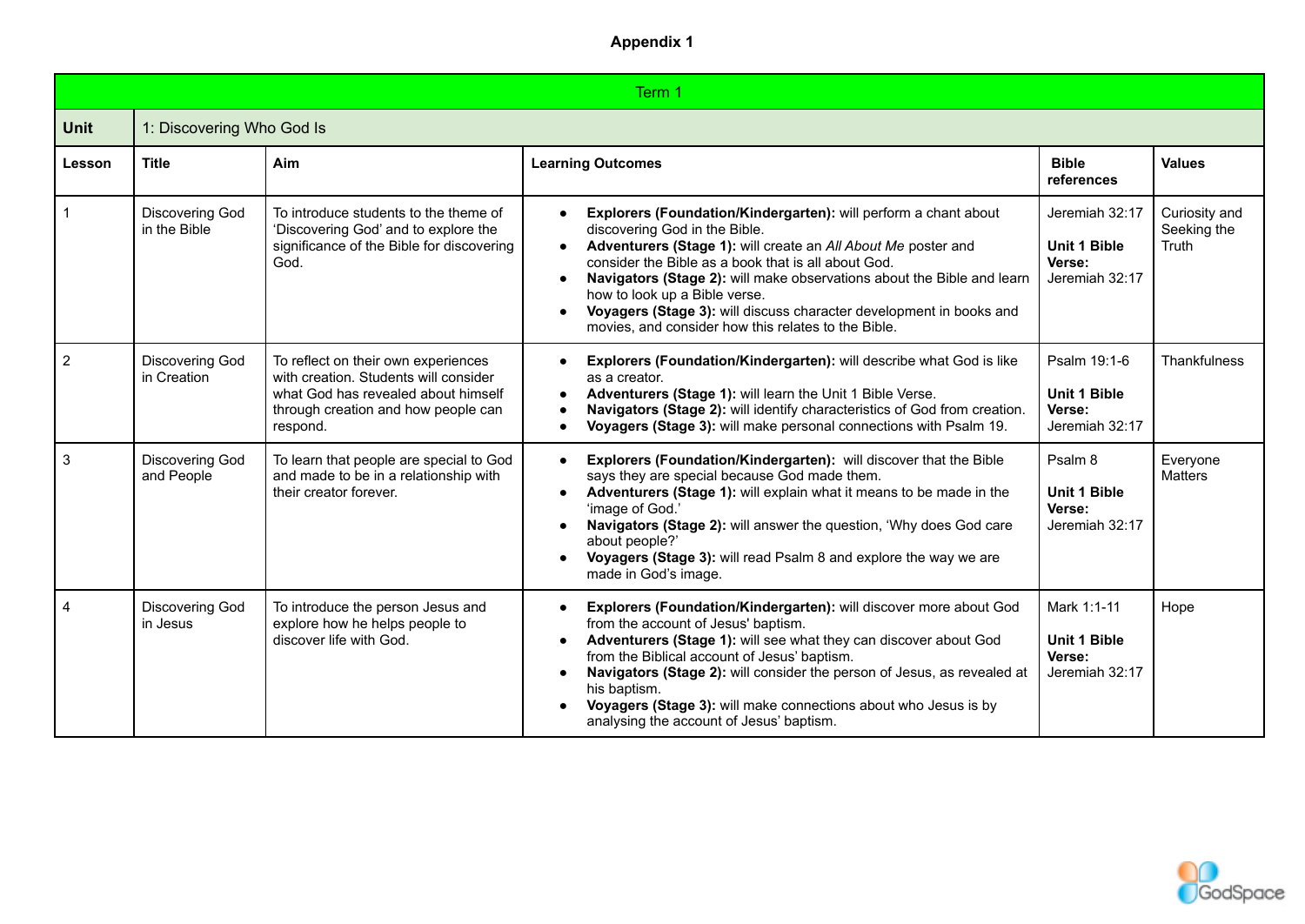| <b>Unit</b>     | 2: Discovering God Through Jesus' Parables |                                                                                                                                                                                                                      |                                                                                                                                                                                                                                                                                                                                                                                                                                                                                                                                                                        |                                                           |                                              |  |  |  |
|-----------------|--------------------------------------------|----------------------------------------------------------------------------------------------------------------------------------------------------------------------------------------------------------------------|------------------------------------------------------------------------------------------------------------------------------------------------------------------------------------------------------------------------------------------------------------------------------------------------------------------------------------------------------------------------------------------------------------------------------------------------------------------------------------------------------------------------------------------------------------------------|-----------------------------------------------------------|----------------------------------------------|--|--|--|
| Lesson          | <b>Title</b>                               | Aim                                                                                                                                                                                                                  | <b>Learning Outcomes</b>                                                                                                                                                                                                                                                                                                                                                                                                                                                                                                                                               | <b>Bible</b><br>references                                | <b>Values</b>                                |  |  |  |
| 5               | Treasure!                                  | To help students discover what is<br>valuable to them, in light of what Jesus<br>says is valuable.                                                                                                                   | Explorers (Foundation/Kindergarten): will share what is precious to<br>$\bullet$<br>them and discuss what Jesus said was like a treasure.<br>Adventurers (Stage 1): will identify things that are valuable to them<br>and compare with what Jesus says is valuable.<br>Navigators (Stage 2): will identify what makes something valuable and<br>$\bullet$<br>describe what Jesus taught about the value of knowing God.<br>Voyagers (Stage 3): will explore what people in our community<br>treasure and what Jesus taught about the value and cost of knowing<br>God. | Matthew 13:44<br>Unit 2 Bible<br>Verse:<br>Jeremiah 29:13 | Faith in God                                 |  |  |  |
| $6\phantom{1}6$ | The Great<br>Banquet                       | To help students understand that God<br>invites everyone to be his friend and<br>how life with God is like a wonderful<br>party. Students will consider different<br>responses to God's invitation of<br>friendship. | Explorers (Foundation/Kindergarten): will recall their experiences of<br>being included and learn that God invites everyone to be his friend.<br>Adventurers (Stage 1): will engage with different responses to God's<br>invitation of friendship.<br>Navigators (Stage 2): will evaluate different responses to God's<br>invitation of friendship and identify ways to transition between<br>responses.<br>Voyagers (Stage 3): will discuss how God's invitation is dependent on<br>his goodness and not ours.                                                        | Luke 14:15-24<br>Unit 2 Bible<br>Verse:<br>Jeremiah 29:13 | Understanding,<br>Tolerance and<br>Inclusion |  |  |  |
| $\overline{7}$  | The Lost Son                               | To explore what it means to<br>experience God's forgiveness and<br>acceptance.                                                                                                                                       | Explorers (Foundation/Kindergarten): will discuss the story of The<br>$\bullet$<br>Prodigal Son to discover that God forgives.<br>Adventurers (Stage 1): will explore the parable to add to their<br>understanding of God.<br>Navigators (Stage 2): will explore the parable to discover God's<br>$\bullet$<br>attributes of forgiveness and welcome.<br>Voyagers (Stage 3): will explore the parable to add the characteristics<br>$\bullet$<br>of forgiveness and acceptance to students' understanding of God.                                                      | Luke 15:11-24<br>Unit 2 Bible<br>Verse:<br>Jeremiah 29:13 | Forgiveness                                  |  |  |  |
| 8               | The Lost Sheep                             | To discover that God is keen for all<br>people, even those who have rejected<br>him, to turn to him.                                                                                                                 | Explorers (Foundation/Kindergarten): will learn a rhyme based on<br>the Lost Sheep parable and act it out.<br>Adventurers (Stage 1): will explain that the Lost Sheep parable means<br>that everyone matters, and apply it to the question 'Who, then, should<br>we be friendly to?'<br>Navigators (Stage 2): will refer to the parable to answer the question<br>'Does God care if we're not interested in him?'<br>Voyagers (Stage 3): will identify the meaning that different groups of<br>people might get from the parable.                                      | Luke 15:1-7<br>Unit 2 Bible<br>Verse:<br>Jeremiah 29:13   | Everyone<br>Matters                          |  |  |  |

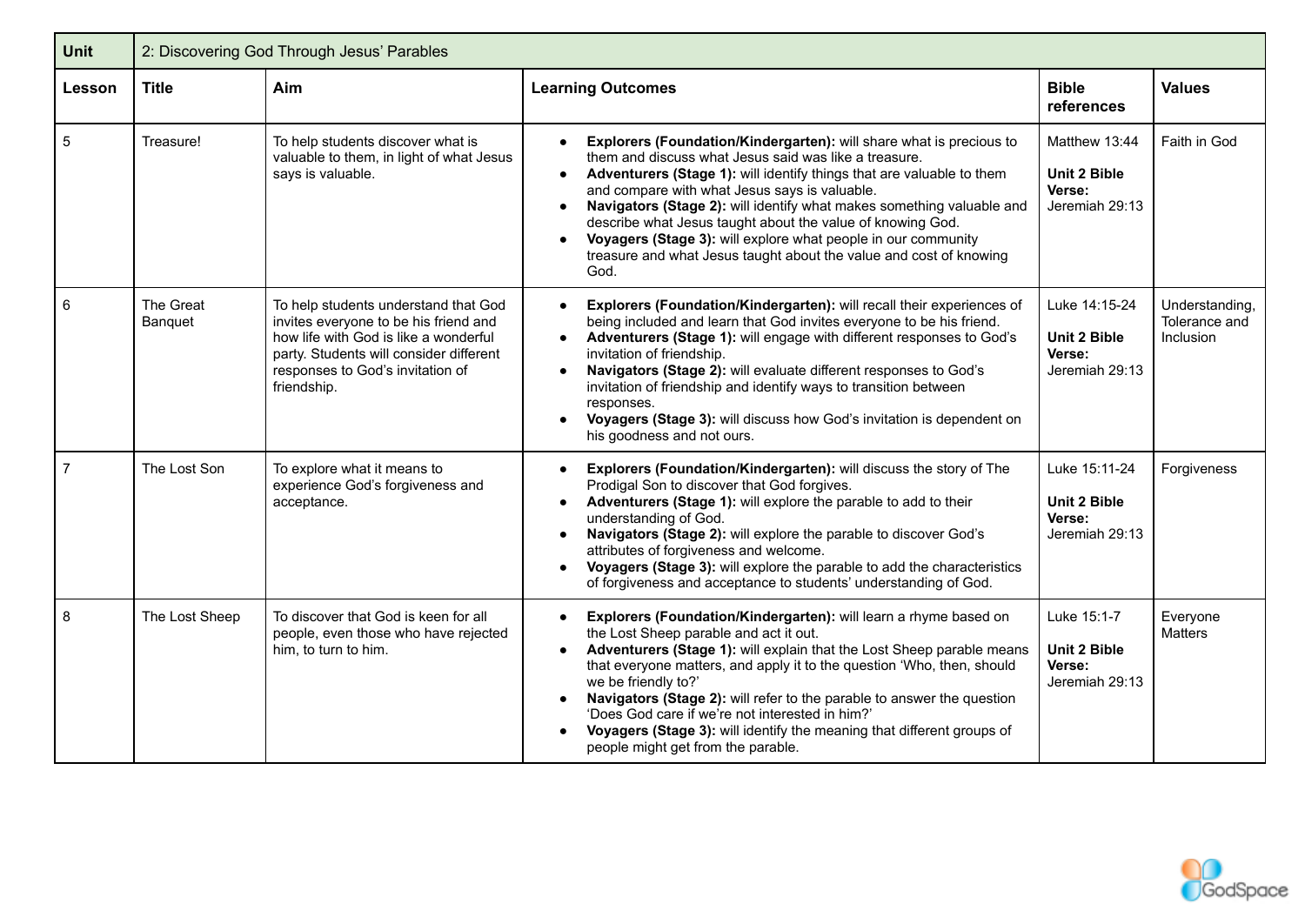|             | Term 2           |                                                                                                                              |                                                                                                                                                                                                                                                                                                                                                                                                                                                                                                                     |                                                                    |                           |  |  |
|-------------|------------------|------------------------------------------------------------------------------------------------------------------------------|---------------------------------------------------------------------------------------------------------------------------------------------------------------------------------------------------------------------------------------------------------------------------------------------------------------------------------------------------------------------------------------------------------------------------------------------------------------------------------------------------------------------|--------------------------------------------------------------------|---------------------------|--|--|
| <b>Unit</b> |                  | 3: Discovering Life with God in Jesus' Teaching                                                                              |                                                                                                                                                                                                                                                                                                                                                                                                                                                                                                                     |                                                                    |                           |  |  |
| Lesson      | <b>Title</b>     | Aim                                                                                                                          | <b>Learning Outcomes</b>                                                                                                                                                                                                                                                                                                                                                                                                                                                                                            | <b>Bible</b><br>references                                         | <b>Values</b>             |  |  |
| 9           | Shine Your Light | To begin investigating what Jesus<br>meant when he said 'You are like light<br>for the whole worldmake your light<br>shine.' | Explorers (Foundation/Kindergarten): will discuss how they could be<br>$\bullet$<br>like a light, shining for Jesus.<br>Adventurers (Stage 1): will describe how lights help us and how we<br>$\bullet$<br>can help like Jesus.<br>Navigators (Stage 2): will explore and explain Jesus' words 'Make your<br>$\bullet$<br>light shine'.<br>Voyagers (Stage 3): will identify the necessity of light and relate it to<br>$\bullet$<br>Jesus' words 'You are like light for the world'.                               | Matthew<br>$5:14-16$<br>Unit 3<br><b>Bible Verse:</b><br>John 8:12 | Doing Your<br><b>Best</b> |  |  |
| 10          | <b>Trust God</b> | To explore Jesus' teaching that God<br>provides, so his people don't need to<br>worry.                                       | Explorers (Foundation/Kindergarten): will identify that God cares for<br>$\bullet$<br>his creation - including people.<br>Adventurers (Stage 1): will consider that God cares for people as he<br>$\bullet$<br>cares for birds and flowers.<br>Navigators (Stage 2): will explore examples of people who have<br>$\bullet$<br>chosen to live God's way, trusting in God's provision.<br>Voyagers (Stage 3): will create an interactive text exploring Jesus'<br>$\bullet$<br>teaching on worry and God's provision. | Matthew<br>6:25-34<br>Unit 3<br><b>Bible Verse:</b><br>John 8:12   | Faith in God              |  |  |
| 11          | Ask God          | To encounter Jesus' teaching on God<br>as the Heavenly Father, who can be<br>called upon at any time.                        | Explorers (Foundation/Kindergarten): will identify when they need<br>$\bullet$<br>help and explore situations in which they could ask for God's help.<br>Adventurers (Stage 1): will describe situations in which they could pray<br>$\bullet$<br>for help.<br>Navigators (Stage 2): will explore some of the good gifts that God<br>$\bullet$<br>could provide in particular situations.<br>Voyagers (Stage 3): will help each other create a prayer for help based<br>$\bullet$<br>on specific scenarios.         | Matthew 7:7-11<br>Unit 3<br><b>Bible Verse:</b><br>John 8:12       | Faith in God              |  |  |
| 12          | Show You Care    | To explore how living Jesus' way<br>involves treating everyone well.                                                         | Explorers (Foundation/Kindergarten): will encounter the story of the<br>$\bullet$<br>Good Samaritan.<br>Adventurers (Stage 1): will learn through story what it means to be a<br>$\bullet$<br>'good Samaritan.'<br>Navigators (Stage 2): will revise the parable of the Good Samaritan<br>$\bullet$<br>and be challenged to reflect on ways they might apply it.<br>Voyagers (Stage 3): will investigate the meaning of the parable of the<br>Good Samaritan and how it applies to them.                            | Luke 10:30-37<br>Unit 3<br><b>Bible Verse:</b><br>John 8:12        | Care and<br>Compassion    |  |  |

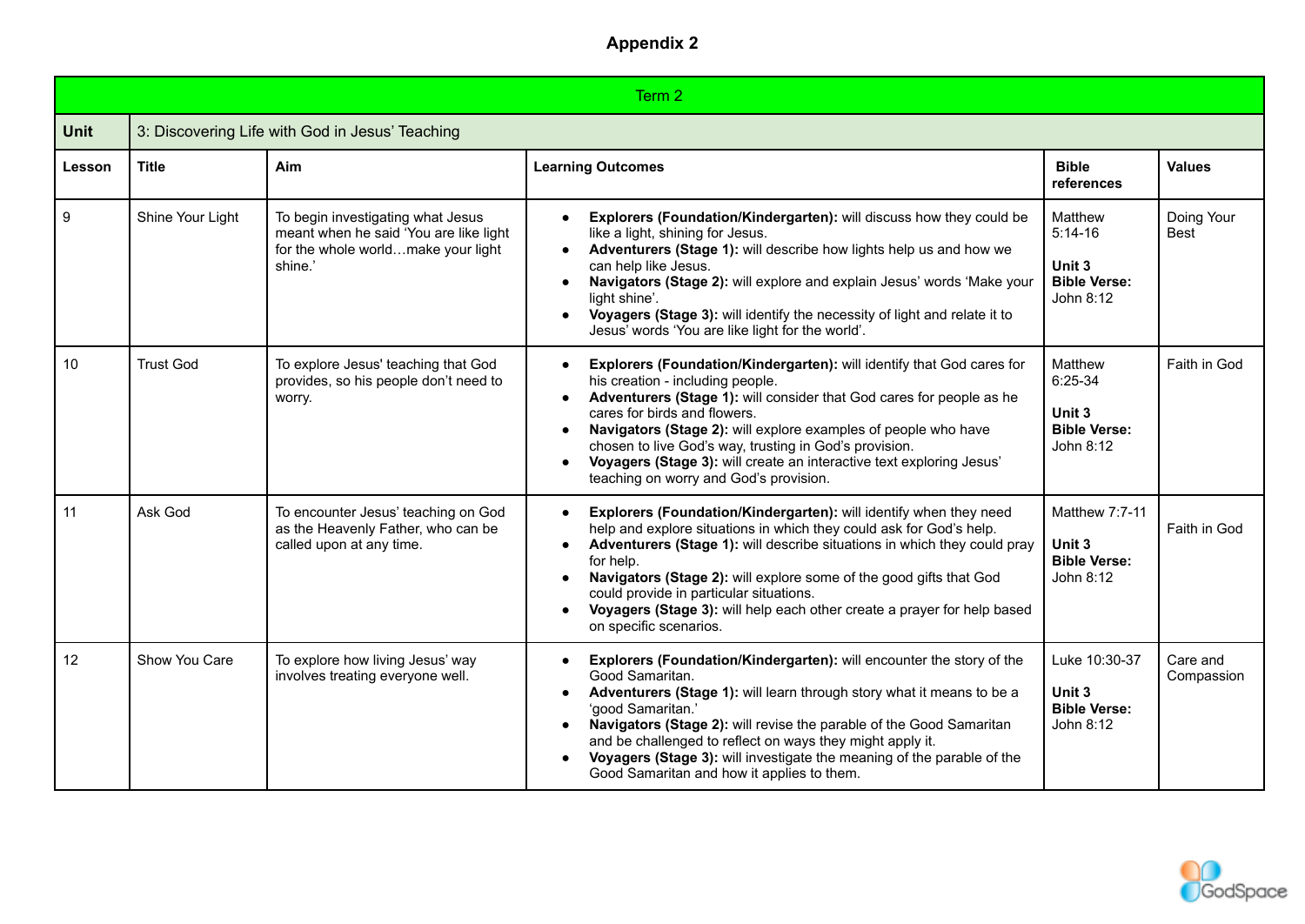| Revision | Discovering Life<br>with God in Jesus'<br>Teachings | To deepen understanding of what<br>living for God can be like. |  | Explorers (Foundation/Kindergarten): will identify choices in thought,<br>speech and action that show trust in God.<br>Adventurers (Stage 1): will discuss how following Jesus helps us when   6:25-34, 7:7-12,<br>thinking about ourselves, others and God.<br>Navigators (Stage 2): will investigate how following Jesus' teachings in<br>this unit is described as 'light'.<br><b>Voyagers (Stage 3):</b> will discuss why Jesus compares following his<br>teaching to light. | Matthew<br>$5:13-16$ .<br>Luke 10:30-37<br>Unit 3<br><b>Bible Verse:</b><br>John 8:12 | Faith in God |
|----------|-----------------------------------------------------|----------------------------------------------------------------|--|----------------------------------------------------------------------------------------------------------------------------------------------------------------------------------------------------------------------------------------------------------------------------------------------------------------------------------------------------------------------------------------------------------------------------------------------------------------------------------|---------------------------------------------------------------------------------------|--------------|
|----------|-----------------------------------------------------|----------------------------------------------------------------|--|----------------------------------------------------------------------------------------------------------------------------------------------------------------------------------------------------------------------------------------------------------------------------------------------------------------------------------------------------------------------------------------------------------------------------------------------------------------------------------|---------------------------------------------------------------------------------------|--------------|

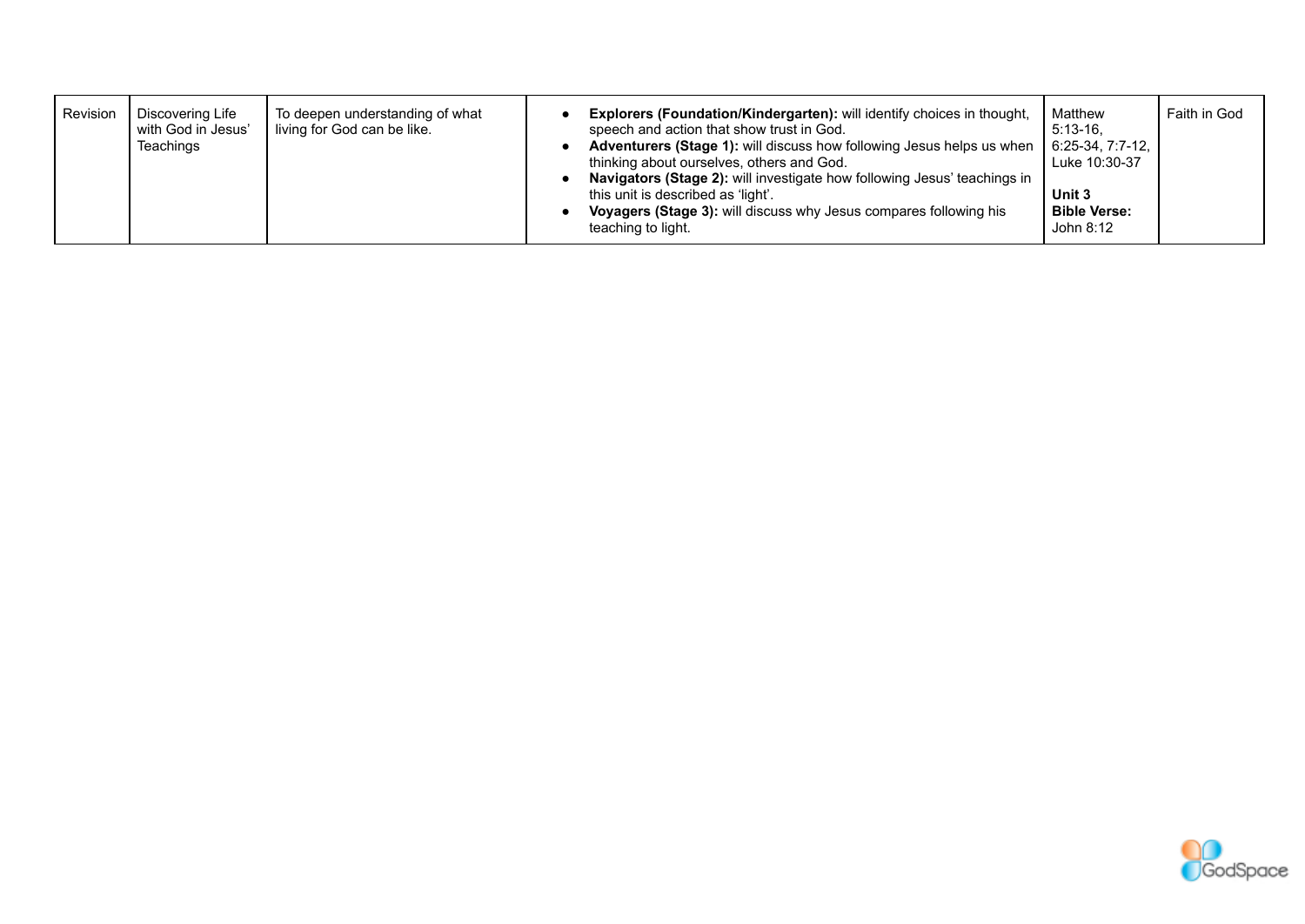| Unit   | 4: God's Spirit - Alive and Active               |                                                                                                                                             |                                                                                                                                                                                                                                                                                                                                                                                                                                                                                                                                                                                                                |                                                                                                              |                        |  |  |  |
|--------|--------------------------------------------------|---------------------------------------------------------------------------------------------------------------------------------------------|----------------------------------------------------------------------------------------------------------------------------------------------------------------------------------------------------------------------------------------------------------------------------------------------------------------------------------------------------------------------------------------------------------------------------------------------------------------------------------------------------------------------------------------------------------------------------------------------------------------|--------------------------------------------------------------------------------------------------------------|------------------------|--|--|--|
| Lesson | <b>Title</b>                                     | Aim                                                                                                                                         | <b>Learning Outcomes</b>                                                                                                                                                                                                                                                                                                                                                                                                                                                                                                                                                                                       | <b>Bible</b><br>references                                                                                   | <b>Values</b>          |  |  |  |
| 13     | God's Spirit<br>Promised                         | To answer the question: What help is<br>available to me to do what's right and<br>good, as Jesus did?                                       | Explorers (Foundation/Kindergarten): will identify someone they like<br>to be with and learn that God's Spirit is with people always.<br>Adventurers (Stage 1): will pose questions about how the Spirit can<br>$\bullet$<br>give people power to do good.<br>Navigators (Stage 2): will discuss the Bible concept that the Holy Spirit<br>$\bullet$<br>is a powerful help for those who want to do good, like Jesus.<br>Voyagers (Stage 3): will explain the role of the Holy Spirit today<br>according to Jesus' words.                                                                                      | John 14:15-21;<br>16:5-16; Acts<br>$1:1 - 11$<br>Unit 4<br><b>Bible Verse:</b><br>2 Corinthians<br>13:14     | Empowerment            |  |  |  |
| 14     | God's Spirit Arrives                             | To grasp the Christian concept that<br>believers are empowered to do good<br>through God's Holy Spirit living in<br>them.                   | Explorers (Foundation/Kindergarten): will consider the Holy Spirit as<br>God's helper and practice a quiet reflection time.<br>Adventurers (Stage 1): will encounter the story of the Holy Spirit<br>coming in power and draw what they would do if they had supernatural<br>power to do good.<br>Navigators (Stage 2): will explore through scenarios how the Holy<br>Spirit can empower people to do good.<br>Voyagers (Stage 3): will explore the events of what is known as the<br>Day of Pentecost and discuss its significance to Christians.                                                            | Acts 2<br>Unit 4<br><b>Bible Verse:</b><br>2 Corinthians<br>13:14                                            | Inclusion              |  |  |  |
| 15     | About God's Spirit                               | To imagine the world that was broken,<br>restored in God's way.                                                                             | Explorers (Foundation/Kindergarten): will sense that God's Holy<br>Spirit helps people to make this world a better place.<br>Adventurers (Stage 1): will describe a place where everyone is more<br>$\bullet$<br>interested in others than themselves.<br>Navigators (Stage 2): will experience the encouragement that comes<br>$\bullet$<br>from knowing that the Spirit gives power to live good lives.<br>Voyagers (Stage 3): will list some outcomes resulting from the Holy<br>Spirit living in a person according to the Bible.                                                                          | Galatians<br>$5:22-25,$<br>Ephesians<br>$4:1 - 7$<br>Unit 4<br><b>Bible Verse:</b><br>2 Corinthians<br>13:14 | Doing Your<br>Best     |  |  |  |
| 16     | God's Spirit -<br>Active and Alive<br><b>Now</b> | To discover something of the work of<br>an Australian couple in Manilla, the<br>Philippines, and how God is working in<br>and through them. | Explorers (Foundation/Kindergarten): will hear how God is making<br>the world right and good for some children in the Philippines.<br>Adventurers (Stage 1): will engage in an imagination exercise and<br>encounter a contemporary story to strengthen the concept of God<br>restoring this world.<br>Navigators (Stage 2): will enjoy The Kitten Story from the Philippines<br>and reflect on how it can be understood as God at work in children's<br>lives.<br>Voyagers (Stage 3): will discuss some true stories and images from the<br>Philippines and compare the subjects' view of God with their own. | Contemporary<br>Story<br>Unit 4<br><b>Bible Verse:</b><br>2 Corinthians<br>13:14                             | Care and<br>Compassion |  |  |  |

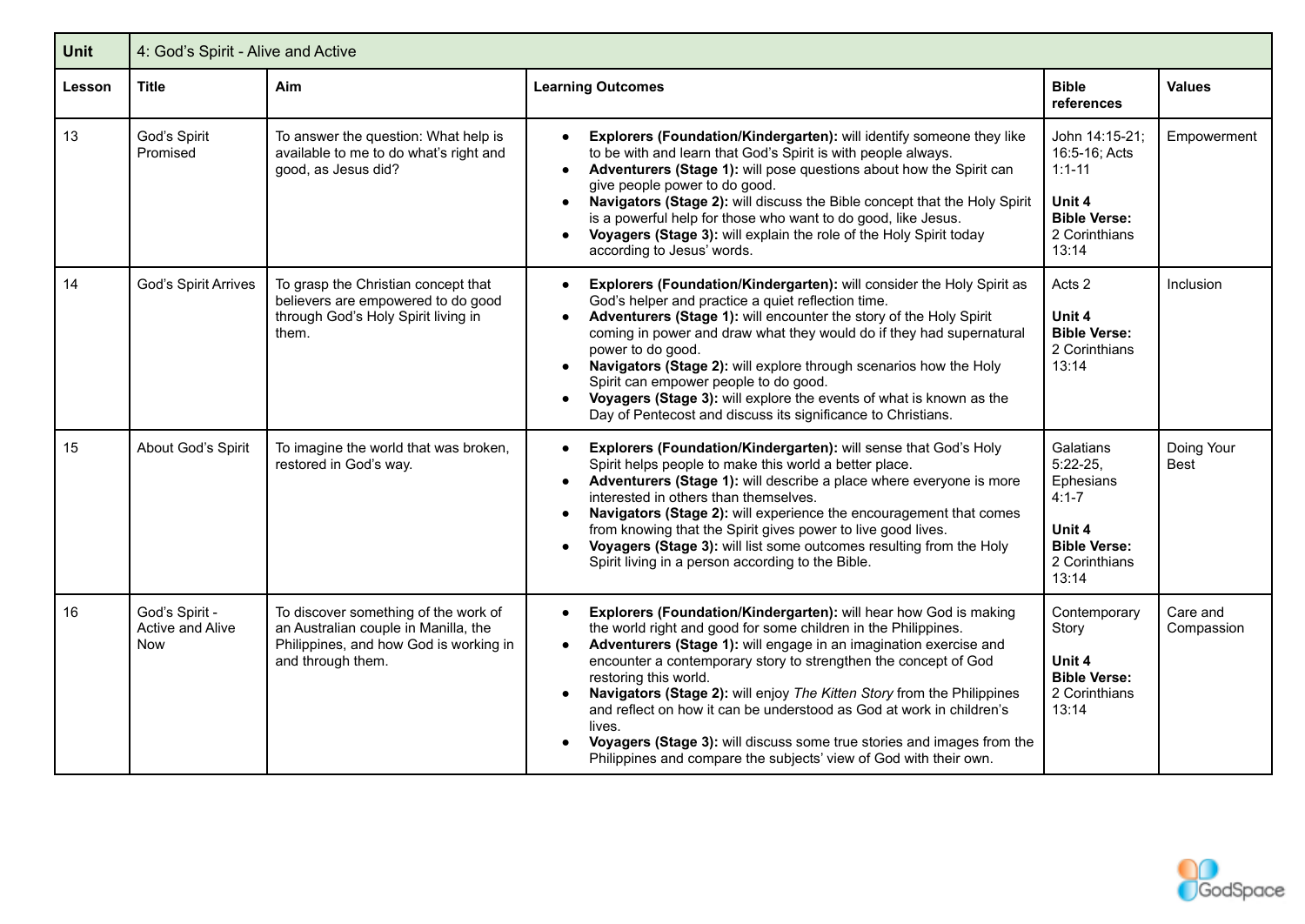| Revision | God's Spirit Alive<br>and Active | To deepen understanding that the<br>invisible God is with us now through<br>his Spirit. |  | <b>Explorers (Foundation/Kindergarten):</b> will identify ways that the Holy<br>Spirit is making the world right and good.<br><b>Adventurers (Stage 1):</b> will discuss specific ways in which God's Spirit<br>is at work.<br>Navigators (Stage 2): will reflect on how the Holy Spirit makes a<br>difference in people's lives.<br>Voyagers (Stage 3): will discuss different ways the Holy Spirit might<br>work in people's lives. | John 14:15-21;<br>16:5-16; Acts<br>1-11, Acts 2,<br>Galatians<br>$5:22-25$<br>Ephesians<br>$4:1 - 7$<br>Unit 4<br><b>Bible Verse:</b><br>2 Corinthians<br>13:14 | Care and<br>Compassion |
|----------|----------------------------------|-----------------------------------------------------------------------------------------|--|---------------------------------------------------------------------------------------------------------------------------------------------------------------------------------------------------------------------------------------------------------------------------------------------------------------------------------------------------------------------------------------------------------------------------------------|-----------------------------------------------------------------------------------------------------------------------------------------------------------------|------------------------|
|----------|----------------------------------|-----------------------------------------------------------------------------------------|--|---------------------------------------------------------------------------------------------------------------------------------------------------------------------------------------------------------------------------------------------------------------------------------------------------------------------------------------------------------------------------------------------------------------------------------------|-----------------------------------------------------------------------------------------------------------------------------------------------------------------|------------------------|

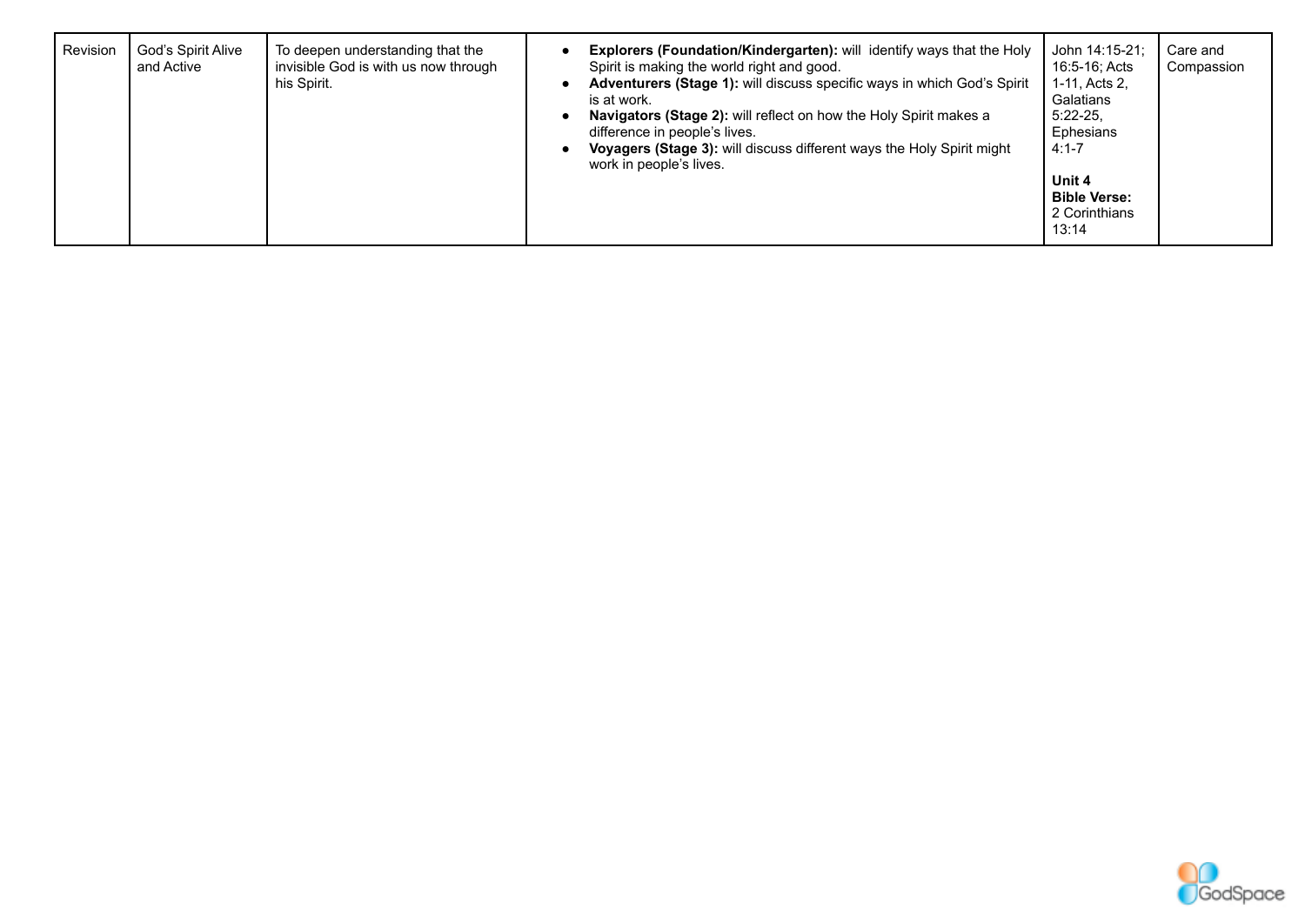|             | Term 3                              |                                                                                                                                                                           |                                                                                                                                                                                                                                                                                                                                                                                                                                                                                                                           |                                                                                                 |                    |  |  |
|-------------|-------------------------------------|---------------------------------------------------------------------------------------------------------------------------------------------------------------------------|---------------------------------------------------------------------------------------------------------------------------------------------------------------------------------------------------------------------------------------------------------------------------------------------------------------------------------------------------------------------------------------------------------------------------------------------------------------------------------------------------------------------------|-------------------------------------------------------------------------------------------------|--------------------|--|--|
| <b>Unit</b> | 5: Peter - A Friend of Jesus        |                                                                                                                                                                           |                                                                                                                                                                                                                                                                                                                                                                                                                                                                                                                           |                                                                                                 |                    |  |  |
| Lesson      | <b>Title</b>                        | Aim                                                                                                                                                                       | <b>Learning Outcomes</b>                                                                                                                                                                                                                                                                                                                                                                                                                                                                                                  | <b>Bible</b><br>references                                                                      | <b>Values</b>      |  |  |
| 17          | Jesus Calls Peter                   | To see that, from the start, Peter's life<br>was changed because he knew Jesus.                                                                                           | Explorers (Foundation/Kindergarten): will name one thing that<br>happened when Peter met Jesus.<br>Adventurers (Stage 1): consider Peter's different reactions to Jesus.<br>Navigators (Stage 2): will reflect on Peter's choices from the Bible<br>$\bullet$<br>passage.<br>Voyagers (Stage 3): will discuss what made Peter trust Jesus enough<br>to follow him.                                                                                                                                                        | Luke 5:1-10<br>Unit 5<br><b>Bible Verse:</b><br>Matthew 16:16                                   | Friendship         |  |  |
| 18          | Jesus Saves Peter                   | To understand that Peter's experience<br>of doubt was a normal part of the<br>development of his faith, but that,<br>regardless of doubt, Jesus can always<br>be trusted. | Explorers (Foundation/Kindergarten): will retell the story of Peter<br>trying to walk to Jesus on the lake.<br>Adventurers (Stage 1): will discuss doubt and trust with reference to<br>Peter.<br>Navigators (Stage 2): wil process their response to Peter's growing<br>$\bullet$<br>faith by writing or drawing about it.<br>Voyagers (Stage 3): will consider the interplay of doubt and trust in<br>developing faith.                                                                                                 | Matthew<br>14:22-33<br>Unit 5<br><b>Bible Verse:</b><br>Matthew 16:16                           | Faith in God       |  |  |
| 19          | <b>Jesus Restores</b><br>Peter      | To understand that Jesus forgives and<br>restores.                                                                                                                        | Explorers (Foundation/Kindergarten): will say how Peter felt before<br>and after his friendship with Jesus was fixed.<br>Adventurers (Stage 1): will describe how Peter felt before and after his<br>friendship with Jesus was fixed.<br>Navigators (Stage 2): will consider the way Jesus restores his<br>friendship with Peter and the way this affects Peter.<br>Voyagers (Stage 3): will reflect on how Jesus' work of restoration<br>changed Peter and the world.                                                    | Luke 22:31-34,<br>54-65, John<br>21:1-17, 19b<br>Unit 5<br><b>Bible Verse:</b><br>Matthew 16:16 | Responsibility     |  |  |
| 20          | Jesus Works<br><b>Through Peter</b> | To understand that people can trust<br>Jesus' promise to be with them even<br>though he is now in heaven.                                                                 | Explorers (Foundation/Kindergarten): will retell the story of Peter<br>$\bullet$<br>trusting Jesus, even though he could no longer see him.<br>Adventurers (Stage 1): will identify that even though Jesus was in<br>heaven, Peter experienced Jesus working in his life.<br>Navigators (Stage 2): will describe Peter's journey of trust which didn't<br>end when Jesus returned to heaven.<br>Voyagers (Stage 3): will explore the progression in Peter's faith,<br>understanding that Jesus was working through Peter. | Acts 3:1-12, 16<br>Unit 5<br><b>Bible Verse:</b><br>Matthew 16:16                               | Doing your<br>best |  |  |

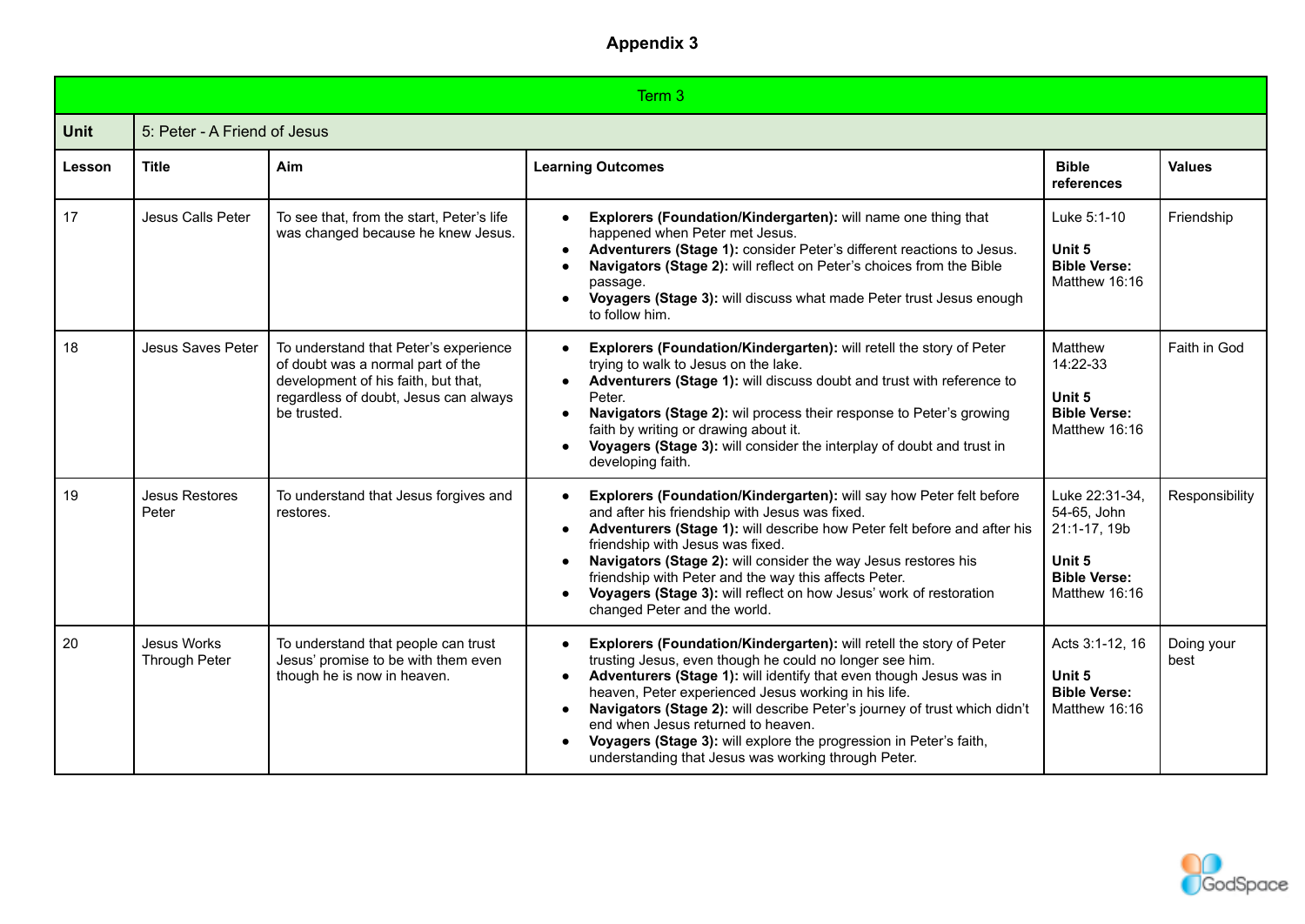| <b>Revision</b> | Peter-ALife<br>Changed by Jesus | To see that, over time, Peter's faith in<br>Jesus grew. |  | <b>Explorers (Foundation/Kindergarten):</b> will identify when Peter trusted<br>Jesus and when he did not.<br><b>Adventurers (Stage 1):</b> will discuss when Peter trusted Jesus and<br>when he did not.<br>Navigators (Stage 2): will explain what helped Peter to grow in faith.<br>Voyagers (Stage 3): will discuss why Peter trusted Jesus. | Matthew<br>14:22-33.<br>16:16. Luke<br>5:1-11, John 21,<br>Acts 3:1-10, 16<br>Unit 5<br><b>Bible Verse:</b><br>Matthew 16:16 | Faith in God |
|-----------------|---------------------------------|---------------------------------------------------------|--|--------------------------------------------------------------------------------------------------------------------------------------------------------------------------------------------------------------------------------------------------------------------------------------------------------------------------------------------------|------------------------------------------------------------------------------------------------------------------------------|--------------|
|-----------------|---------------------------------|---------------------------------------------------------|--|--------------------------------------------------------------------------------------------------------------------------------------------------------------------------------------------------------------------------------------------------------------------------------------------------------------------------------------------------|------------------------------------------------------------------------------------------------------------------------------|--------------|

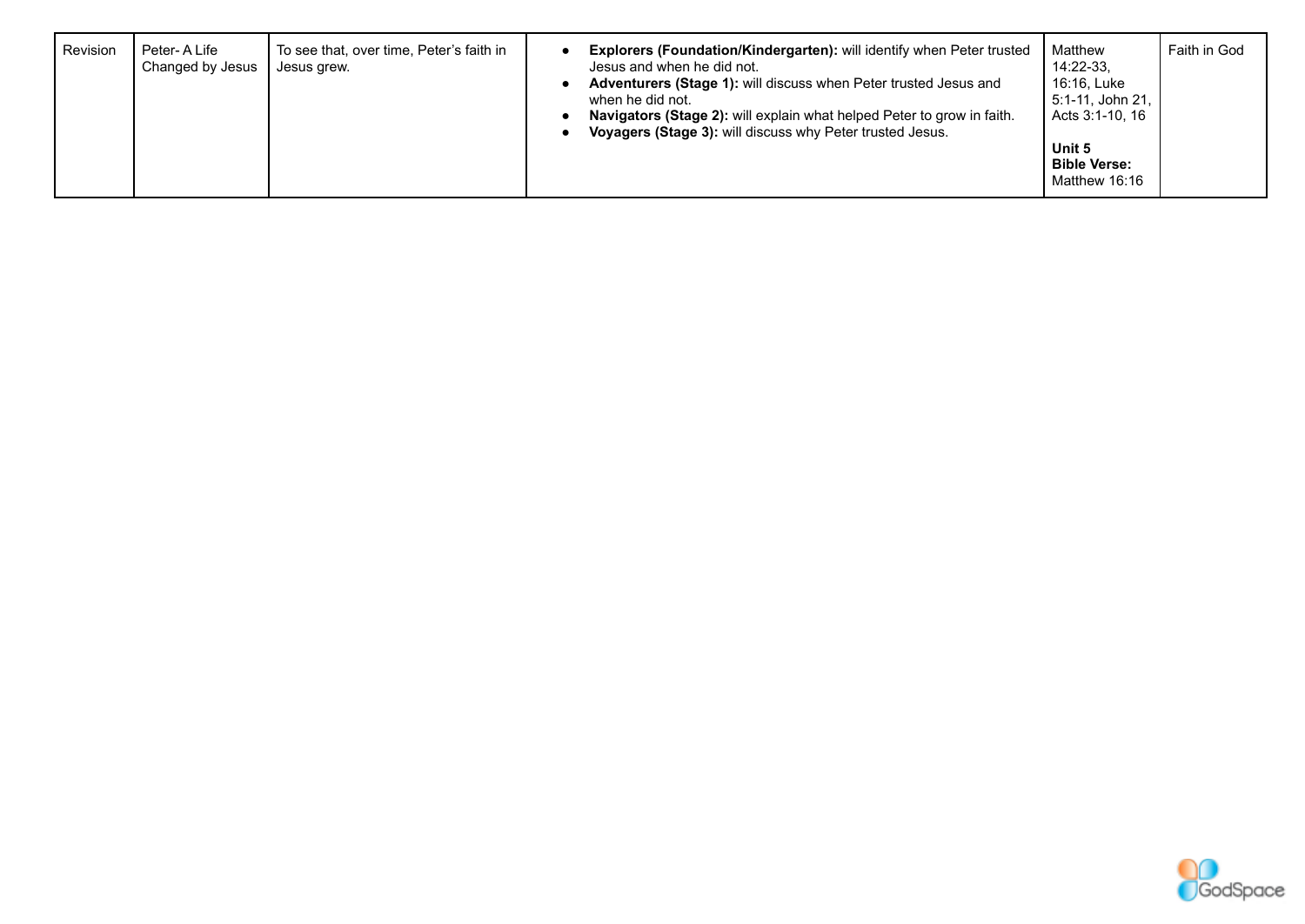| <b>Unit</b> | 6: People Who Discovered God                            |                                                                                                           |                                                                                                                                                                                                                                                                                                                                                                                                                                                                                        |                                                                                                                                     |               |  |  |
|-------------|---------------------------------------------------------|-----------------------------------------------------------------------------------------------------------|----------------------------------------------------------------------------------------------------------------------------------------------------------------------------------------------------------------------------------------------------------------------------------------------------------------------------------------------------------------------------------------------------------------------------------------------------------------------------------------|-------------------------------------------------------------------------------------------------------------------------------------|---------------|--|--|
| Lesson      | <b>Title</b>                                            | Aim                                                                                                       | <b>Learning Outcomes</b>                                                                                                                                                                                                                                                                                                                                                                                                                                                               | <b>Bible</b><br>references                                                                                                          | <b>Values</b> |  |  |
| 21          | Abraham<br>Discovered that<br>God Can Be<br>Trusted     | To explore the concept of faith with<br>reference to Abraham, who is<br>considered 'the father of faith'. | Explorers (Foundation/Kindergarten): will name three things God<br>promised Abraham and say how they came true.<br>Adventurers (Stage 1): will discuss faith in their life and in Abraham's.<br>$\bullet$<br>Navigators (Stage 2): will consider how much faith they have in God<br>$\bullet$<br>and compare it with the faith of Abraham.<br>Voyagers (Stage 3): will describe what is meant by a 'faith journey'.<br>$\bullet$                                                       | Genesis 12:1-3.<br>15:1-6, 18:1-15,<br>21:1-7, Acts<br>$7:2-6$ and<br>Hebrews 11:8-9<br>Unit 6<br><b>Bible Verse:</b><br>Joshua 1:9 | Faith in God  |  |  |
| 22          | Joshua<br>Discovered that<br>God Was Always<br>With Him | To discover that God's promise to be<br>with everyone provides courage to<br>face challenging situations. | Explorers (Foundation/Kindergarten): will explore how knowing God<br>$\bullet$<br>is with people can help them to be brave.<br>Adventurers (Stage 1): will explore how knowing God is present can<br>$\bullet$<br>help people to be brave.<br>Navigators (Stage 2): will identify the basis of Joshua's courage.<br>Voyagers (Stage 3): will discuss the concept of courage with reference<br>to Joshua.                                                                               | Joshua 1:1-3,<br>$5-9; 3:5-8,$<br>14-17; 4:1-8<br>Unit 6<br><b>Bible Verse:</b><br>Joshua 1:9                                       | Courage       |  |  |
| 23          | Ruth Discovered<br>that God is Kind                     | To discover that God is kind and to<br>explore the ways he has shown his<br>kindness to everyone.         | Explorers (Foundation/Kindergarten): will participate in telling the<br>$\bullet$<br>story of Ruth using the words 'God is kind'.<br>Adventurers (Stage 1): will create a banner to depict God's kindness.<br>Navigators (Stage 2): will investigate the qualities they value in<br>friendship and consider God's kindness to Ruth.<br>Voyagers (Stage 3): will brainstorm God's kindness shown to Ruth and<br>to everyone.                                                            | <b>Ruth 1-4</b><br>Unit 6<br><b>Bible Verse:</b><br>Joshua 1:9                                                                      | Kindness      |  |  |
| 24          | Samuel<br>Discovered that<br>God Really Knows<br>Us     | To discover that God doesn't judge by<br>outward appearances. God knows our<br>'heart'.                   | Explorers (Foundation/Kindergarten): will understand that David was<br>$\bullet$<br>chosen because God knew David loved what was right and good.<br>Adventurers (Stage 1): will think about appearance, ability and<br>attitudes, relating them to why David was chosen to be king.<br>Navigators (Stage 2): will explore the meaning of 'heart' in the Bible<br>$\bullet$<br>passage.<br>Voyagers (Stage 3): will compare character and appearance as<br>desirable leadership traits. | 1 Samuel<br>$16:1-13$<br>Unit 6<br><b>Bible Verse:</b><br>Joshua 1:9                                                                | Integrity     |  |  |

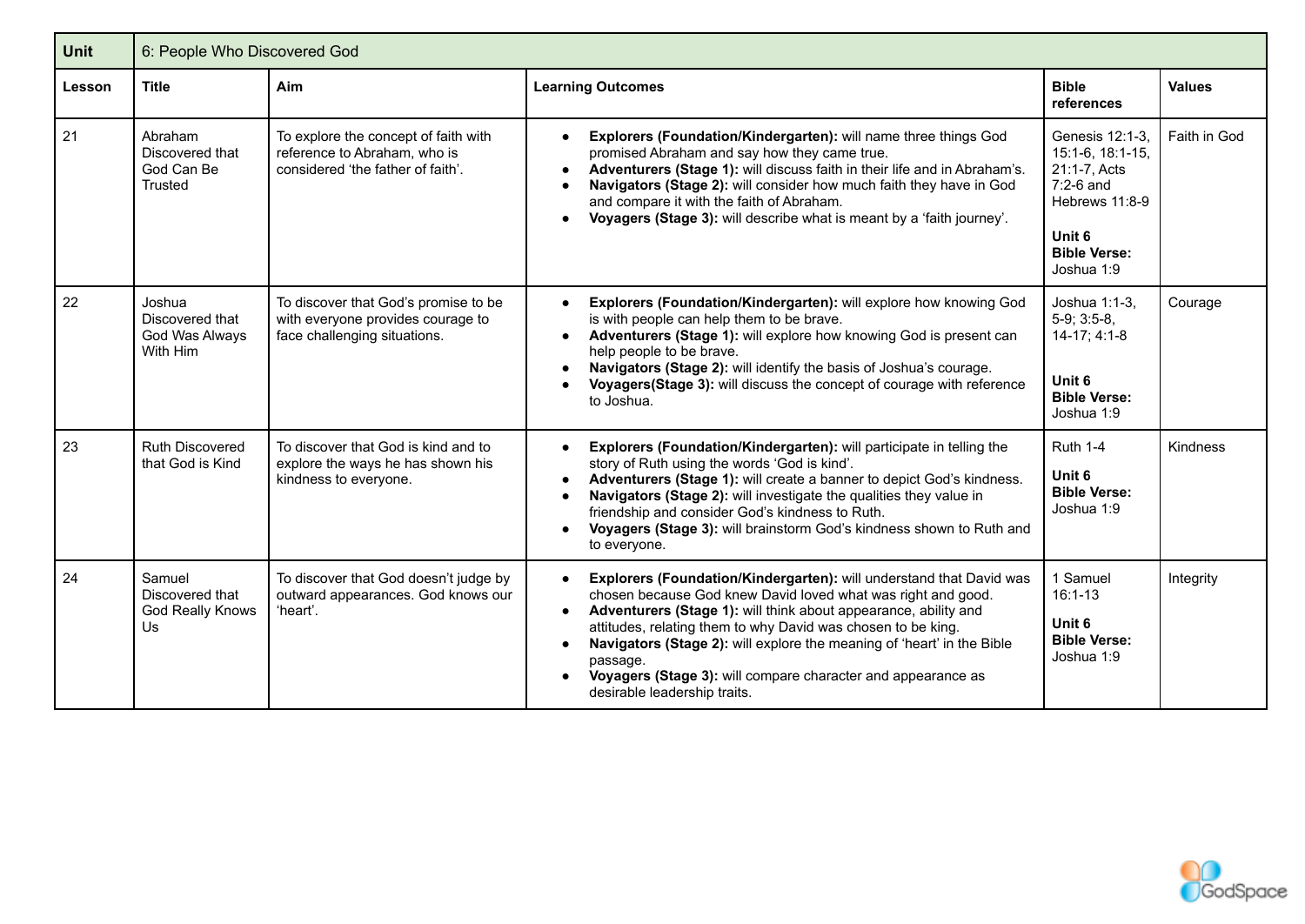| Revision | People who<br>Discovered God | To point students towards trusting God<br>now by seeing how God has been<br>trustworthy in the past. | <b>Explorers (Foundation/Kindergarten):</b> will begin to understand that<br>stories are in the Bible so that people can know God.<br>Adventurers (Stage 1): will discuss what the stories of Abraham,<br>Joshua, Ruth or Samuel teach about following God.<br>Navigators (Stage 2): will discuss what people their age could learn<br>about following God from a specific Bible character.<br>Voyagers (Stage 3): will discuss what people their age could learn<br>about following God from a specific Bible character. | Genesis 12:1-3,<br>15:1-6, 18:1-15,<br>21:1-7; Joshua<br>$1:1-3.5-9.$<br>$3:5-8, 14-17,$<br>4:1-8: Ruth 1-4:<br>1 Samuel<br>$16:1-13$<br>Unit 6<br><b>Bible Verse:</b> | Faith |
|----------|------------------------------|------------------------------------------------------------------------------------------------------|---------------------------------------------------------------------------------------------------------------------------------------------------------------------------------------------------------------------------------------------------------------------------------------------------------------------------------------------------------------------------------------------------------------------------------------------------------------------------------------------------------------------------|------------------------------------------------------------------------------------------------------------------------------------------------------------------------|-------|
|          |                              |                                                                                                      |                                                                                                                                                                                                                                                                                                                                                                                                                                                                                                                           | Joshua 1:9                                                                                                                                                             |       |

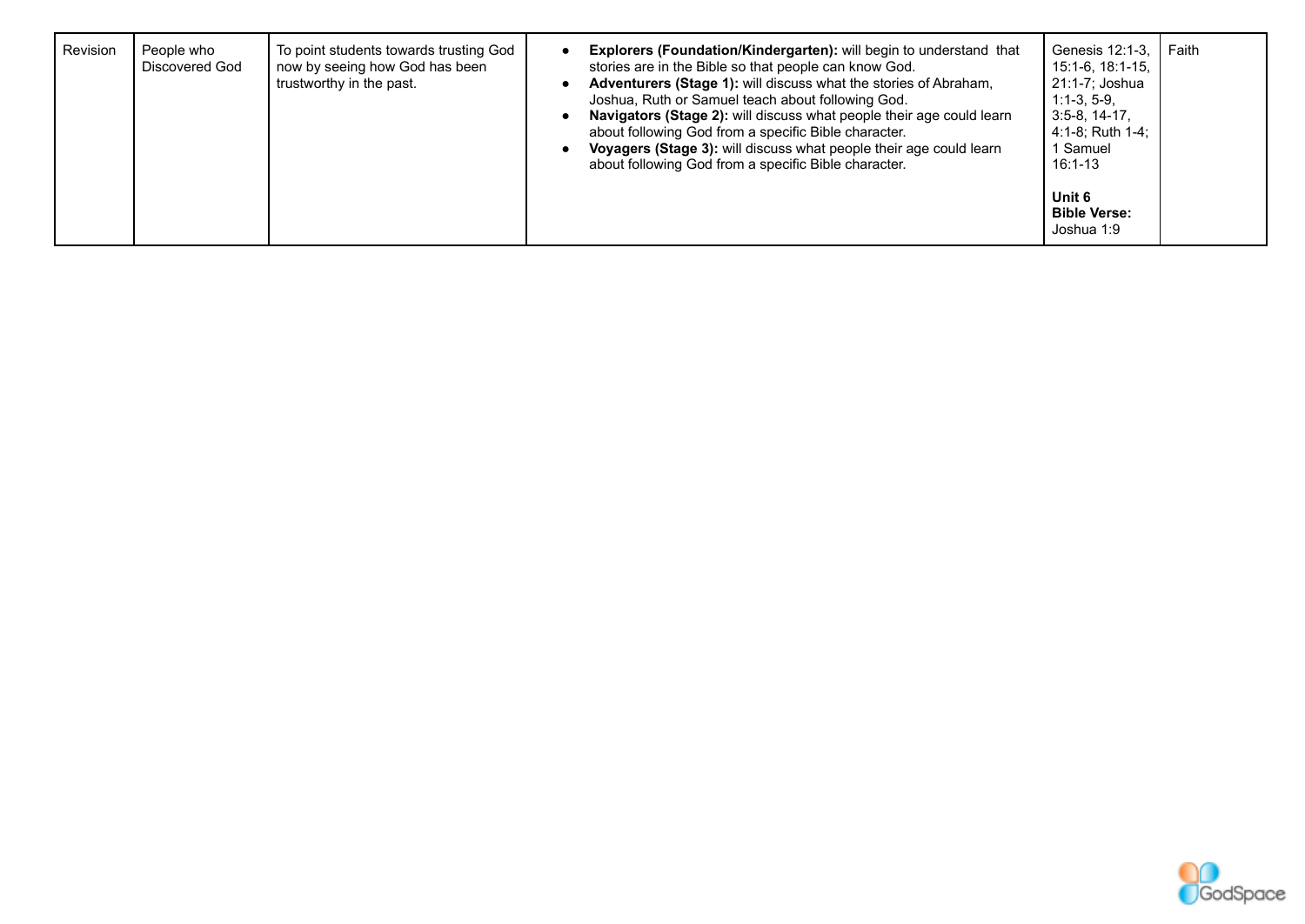| Term 4      |                                                               |                                                                                                       |                                                                                                                                                                                                                                                                                                                                                                                                                                                                                                                                                                                                 |                                                                    |                                              |  |  |
|-------------|---------------------------------------------------------------|-------------------------------------------------------------------------------------------------------|-------------------------------------------------------------------------------------------------------------------------------------------------------------------------------------------------------------------------------------------------------------------------------------------------------------------------------------------------------------------------------------------------------------------------------------------------------------------------------------------------------------------------------------------------------------------------------------------------|--------------------------------------------------------------------|----------------------------------------------|--|--|
| <b>Unit</b> | 7: People who Discovered Jesus                                |                                                                                                       |                                                                                                                                                                                                                                                                                                                                                                                                                                                                                                                                                                                                 |                                                                    |                                              |  |  |
| Lesson      | <b>Title</b>                                                  | Aim                                                                                                   | <b>Learning Outcomes</b>                                                                                                                                                                                                                                                                                                                                                                                                                                                                                                                                                                        | <b>Bible</b><br>references                                         | <b>Values</b>                                |  |  |
| 25          | Children<br>Discovered Jesus is<br>Welcoming                  | To explore how Jesus interacts with<br>children, particularly how he welcomes<br>and affirms them.    | Explorers (Foundation/Kindergarten): will explore the concept of<br>welcome and learn that Jesus welcomes children.<br>Adventurers (Stage 1): will act out making someone feel welcome and<br>$\bullet$<br>identify with the emotions of the characters in the story.<br>Navigators (Stage 2): will learn some cultural greetings and make<br>$\bullet$<br>connections with how Jesus still welcomes children.<br>Voyagers (Stage 3): will consider how to make everyone in the group<br>$\bullet$<br>feel welcome and reflect on Jesus' invitation to be a part of God's work<br>in the world. | Mark 10:13-16<br>Unit 7<br><b>Bible Verse:</b><br>Psalm 34:8       | Understanding,<br>Tolerance and<br>Inclusion |  |  |
| 26          | Two Men<br>Discovered Jesus is<br>Compassionate               | To explore how Jesus helps those who<br>have faith.                                                   | Explorers (Foundation/Kindergarten): will define compassion as<br>showing care to someone needing help.<br>Adventurers (Stage 1): will identify the differences between Jesus' and<br>$\bullet$<br>the crowd's response to the men who were blind.<br>Navigators (Stage 2): will make connections with Jesus' compassion<br>$\bullet$<br>and the Unit 7 Bible Verse.<br>Voyagers (Stage 3): will reflect on how Jesus' compassion makes a<br>$\bullet$<br>difference to people today.                                                                                                           | Matthew<br>20:29-34<br>Unit 7<br><b>Bible Verse:</b><br>Psalm 34:8 | Care and<br>Compassion                       |  |  |
| 27          | <b>Two Different</b><br>People Discovered<br>Jesus Gives Life | To consider how Jesus responds to<br>people's needs and helps people who<br>put their faith in him.   | Explorers (Foundation/Kindergarten): will retell the story.<br>Adventurers (Stage 1): will empathise with Jairus and the sick woman.<br>Navigators (Stage 2): will revise the definition of faith and describe how<br>it is shown in the story.<br>Voyagers (Stage 3): will consider different ways of expressing faith in<br>Jesus.                                                                                                                                                                                                                                                            | Luke 8:40-56<br>Unit 7<br><b>Bible Verse:</b><br>Psalm 34:8        | Empathy                                      |  |  |
| 28          | Thomas Discovered<br>Jesus is Alive                           | To consider Thomas' response to what<br>he discovered about Jesus and<br>consider their own response. | Explorers (Foundation/Kindergarten): will explore Thomas' emotions<br>as he went from belief to unbelief.<br>Adventurers (Stage 1): will consider what it means to 'believe without<br>$\bullet$<br>seeing'.<br>Navigators (Stage 2): will revise their idea of faith and graffiti words<br>about Thomas' faith.<br>Voyagers (Stage 3): will explore Jesus' words that 'those who have<br>faith without seeing are the ones who are really blessed'.                                                                                                                                            | John 20:24-29<br>Unit 7<br><b>Bible Verse:</b><br>Psalm 34:8       | Faith                                        |  |  |

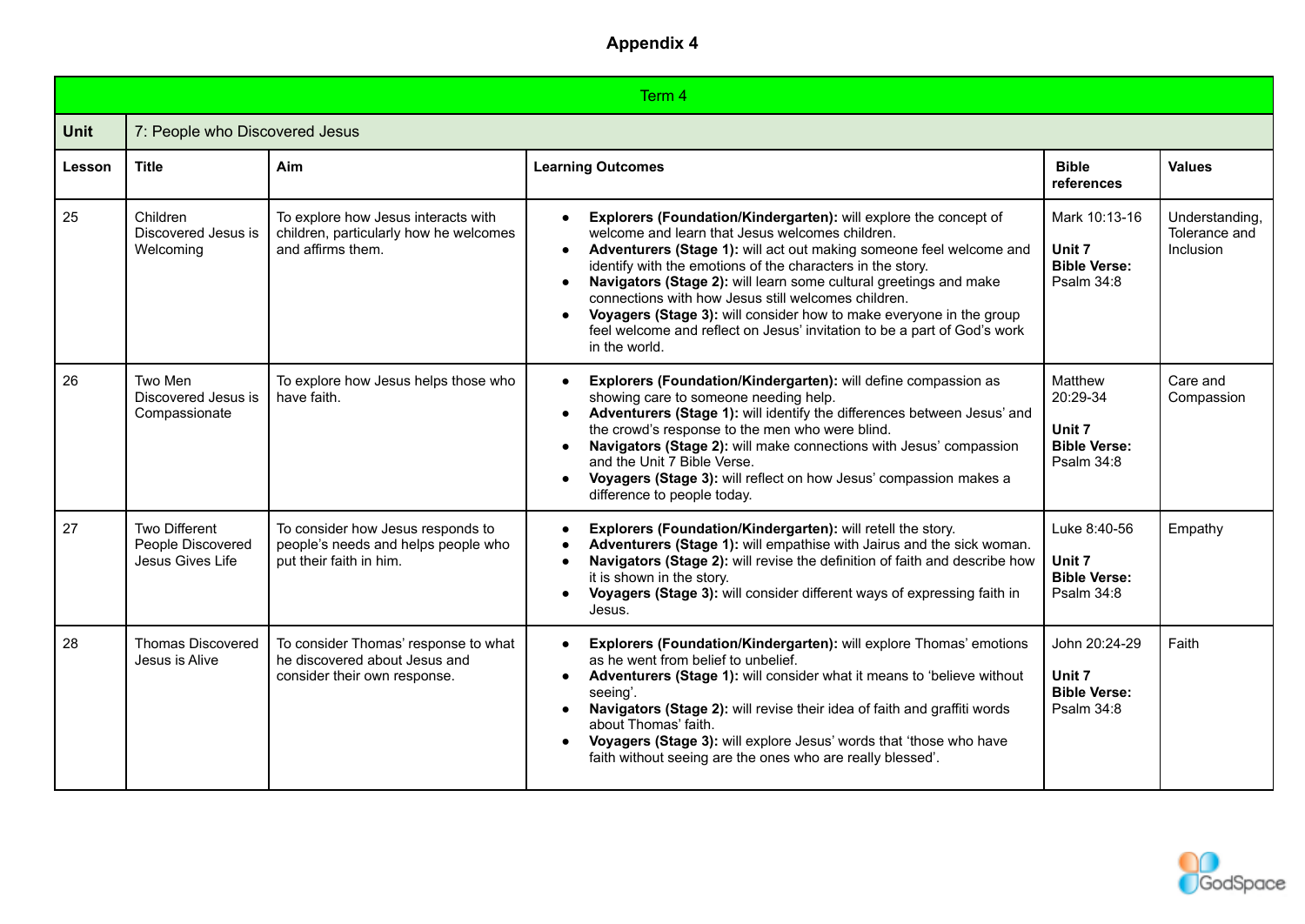| Unit   | 8: Discovering Jesus from the First Christmas |                                                                                                     |                                                                                                                                                                                                                                                                                                                                                                                                                         |                                                                      |                                       |  |  |
|--------|-----------------------------------------------|-----------------------------------------------------------------------------------------------------|-------------------------------------------------------------------------------------------------------------------------------------------------------------------------------------------------------------------------------------------------------------------------------------------------------------------------------------------------------------------------------------------------------------------------|----------------------------------------------------------------------|---------------------------------------|--|--|
| Lesson | <b>Title</b>                                  | Aim                                                                                                 | <b>Learning Outcomes</b>                                                                                                                                                                                                                                                                                                                                                                                                | <b>Bible</b><br>references                                           | <b>Values</b>                         |  |  |
| 29     | <b>What Mary</b><br><b>Discovered</b>         | To share the reason that Christians<br>celebrate Christmas - Jesus, God's<br>Son, was born.         | Explorers (Foundation/Kindergarten): will identify that God sent<br>Jesus into the world.<br>Adventurers (Stage 1): will describe how God kept his promise to send<br>a Messiah.<br>Navigators (Stage 2): will discuss the significance of the news Mary<br>received about her baby, Jesus.<br>Voyagers (Stage 3): will explore the reason why God sent Jesus and<br>why people celebrate his birth.                    | Luke 1:26-50.<br>54-55<br>Unit 8<br><b>Bible Verse:</b><br>John 3:16 | Hope                                  |  |  |
| 30     | What the<br>Shepherds<br>Discovered           | To understand that Jesus is the saving<br>Messiah and that his birth is great<br>news for everyone. | Explorers (Foundation/Kindergarten): will share the excitement of the<br>shepherds at Jesus' birth.<br>Adventurers (Stage 1): will explore the concept of 'rescue' and that<br>Jesus is the Saviour.<br>Navigators (Stage 2): will explore the concept of 'peace on earth' and<br>how that relates to Jesus.<br>Voyagers (Stage 3): will explain the significance of the angels' words<br>recorded in Luke 2.           | Luke 2:1-20<br>Unit 8<br><b>Bible Verse:</b><br>John 3:16            | Inclusion                             |  |  |
| 31     | What the Wise Men<br><b>Discovered</b>        | To understand that the wise men<br>looked for, found and worshipped<br>Jesus- God's promised King.  | Explorers (Foundation/Kindergarten): will say what the wise men did<br>to show that Jesus is important.<br>Adventurers (Stage 1): will discuss different ways that people in the<br>story felt about the new king.<br>Navigators (Stage 2): will discuss what it means to act wisely towards<br>God and each other.<br>Voyagers (Stage 3): will explain why the Wise Men treated Jesus as a<br>king and worshipped him. | Matthew 2:1-12<br>Unit 8<br><b>Bible Verse:</b><br>John 3:16         | Curiosity and<br>Seeking the<br>Truth |  |  |